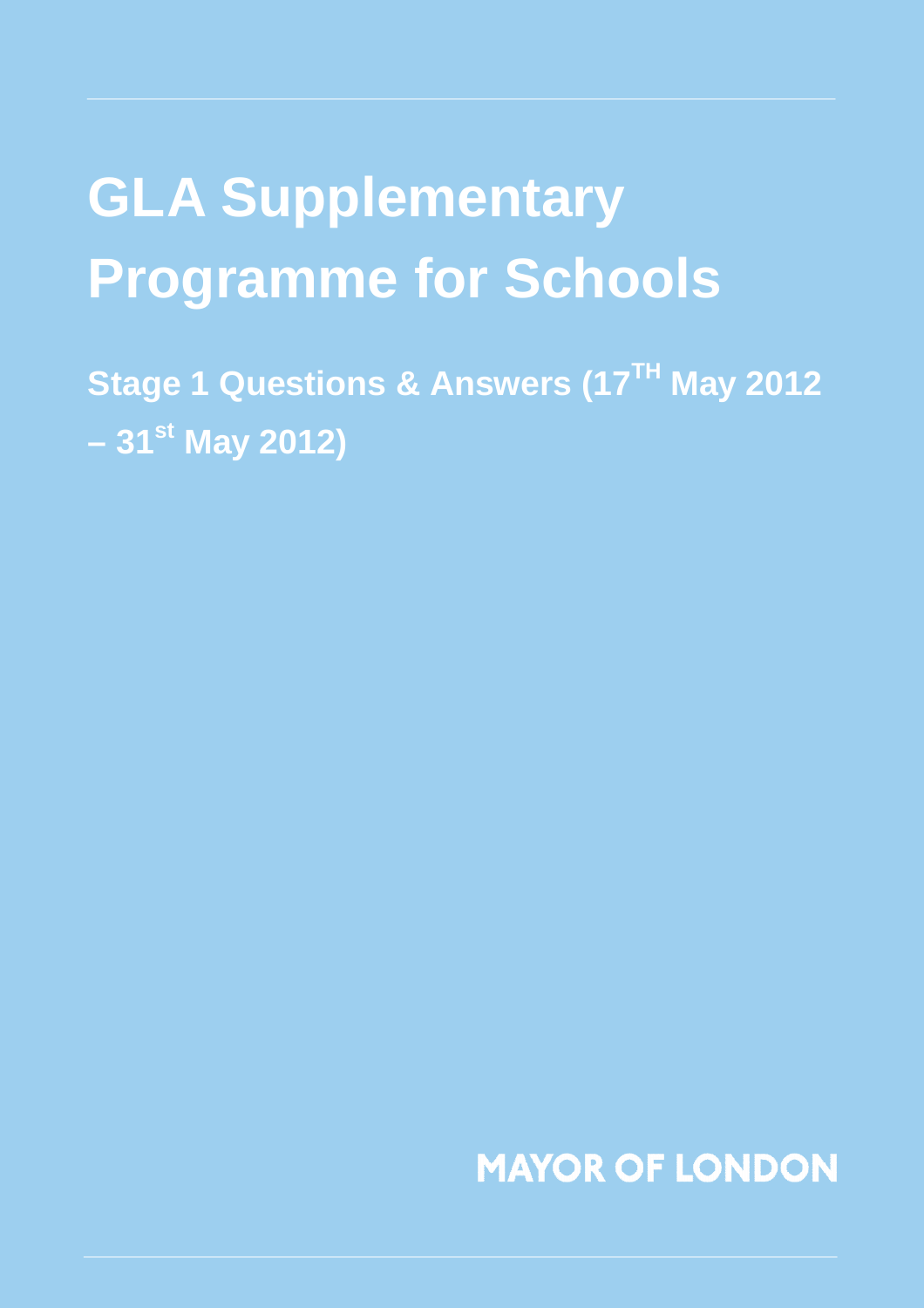## **This document contains all questions and the GLA responses that have been submitted to the GLA during stage 1 of the Supplementary Programme for Schools funding opportunity (17th May 2012 – 5pm 31st May 2012). The most recent questions appear first.**

### **Questions received between 30th May – 31st May 2012:**

#### **1. a) If we are making an application as the lead organisation, can we also be included as a partner in another organisation's application? b) Is the funding for new projects only – or can it partly fund current work?**

a) Yes, organisations can be included as a partner in another organisations application and submit an application as a lead organisation, however as set out in the Request for Proposals - Appendix 2 "Applicants may apply to deliver more than one grant / cluster area, however the GLA reserves the right to limit the number of grant offers it makes to one organisation". The GLA also reserves the right to consider a bidders capacity to deliver as both a lead applicant and a partner when grant offers are being made.

b) The GLA is looking to scale up existing models that can evidence positive impacts on pupils academic attainment and behaviour, therefore this could be a mixture of existing and new programmes, although the GLA funding cannot be used to duplicate or replace any existing funding.

#### **2. The specification itself does not say that applications are restricted to the not-for-profit sector, however the mandatory evaluation criteria is that organisations must be not for profit. The response form asks whether the organisation is limited by shares/ guarantee. Could you confirm that organisations that indicate they are limited by shares/ guarantee (and are therefore seen as profit making) will automatically be excluded from the application process?**

As set out in the Request for Proposals - Section 3, Mandatory Criteria, bidding organisations must be not for profit organisations to apply for funding.

#### **3. We have strong links in 2 boroughs, Lambeth & Waltham Forest. They are not in the same cluster area. Can we therefore put in 2 similar applications, 1 for each cluster area for the first stage of the application process?**

a) As stated in Appendix 2 of the Request for Proposals: "Applicants may apply to deliver more than one grant / cluster area, however the GLA reserves the right to limit the number of grant offers it makes to one organisation."

Also please note that:

b) Successful organisations will be expected to deliver projects across or centred around at least 2 of the priority Borough's within the relevant cluster area - this refers to 2 priority boroughs per cluster area.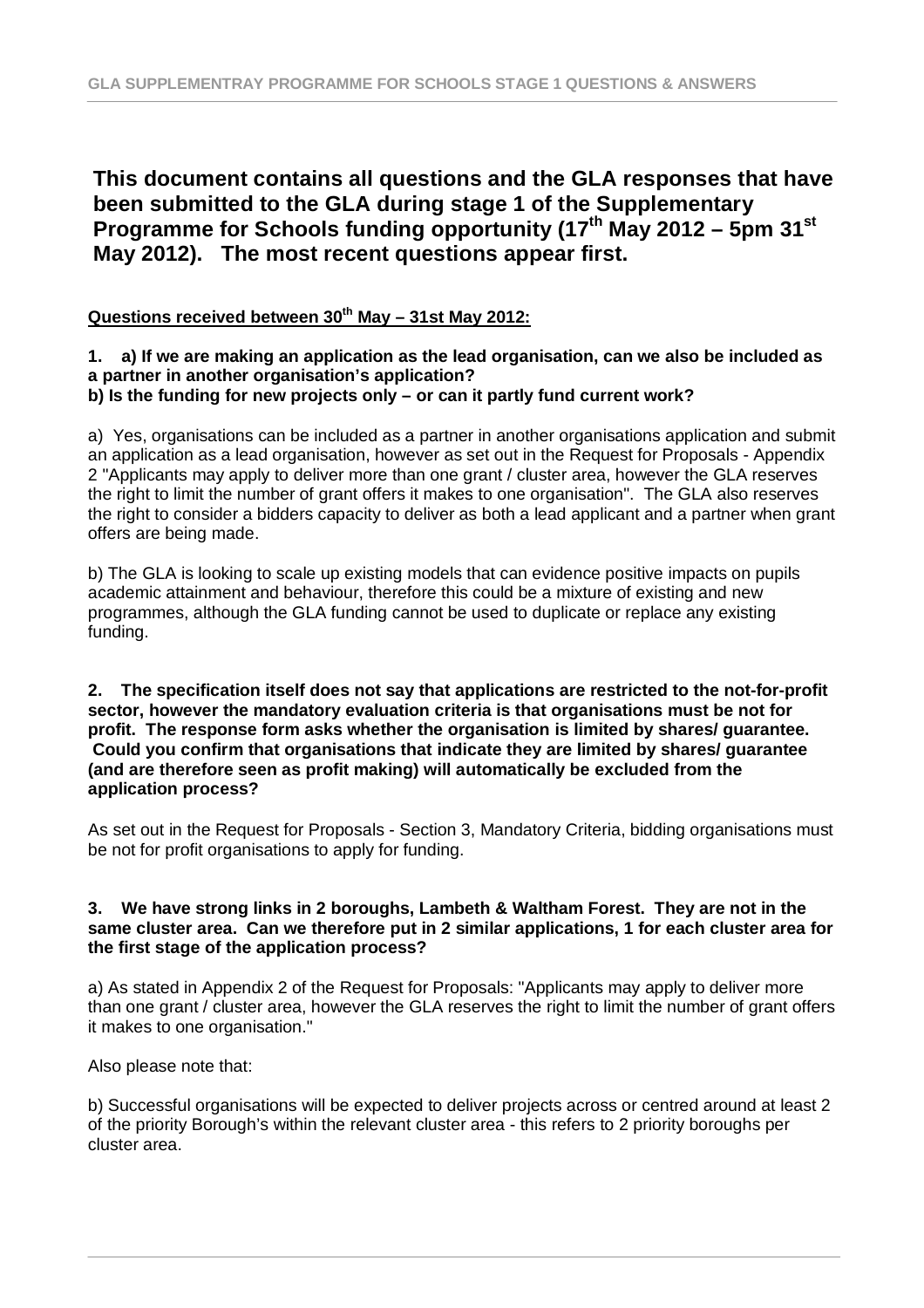#### **Questions received between 25 th May – 29 th May 2012:**

#### **1. Would you please clarify whether the numbers of schools that each organisation is required to work with is cumulative year on year (eg: 2 in yr 1 + 3-4 in yr 2 = 5-6 in yr2): Or, are they just required to work with different schools in each year?**

The minimum number of schools that the GLA anticipates organisations will work with is cumulative over three years (as set out on page 11 in the Request for Proposals). Organisations are able to work with the same schools but must ensure that each year they work with a different group of pupils.

**2. a) On the criteria, you mention that we should only work with each child for a maximum of a year. Our model is to work with children over many years and for them to take on greater responsibility as they progress through the programme, acting as role models, peer mentors and assistant coaches, supporting their less experienced peers. This is a very valuable part of our programme, helping us to reach more young people without affecting the quality of the programme. Would working with young people for more than a year be a major problem?** 

#### **b) Secondly, I assume this is for new programmes only, but if not, would you consider a mix of existing and new school-based programmes?**

a) The GLA expects that the duration of interventions for pupils will be a minimum of 2 school terms and a maximum of 1 academic year (See Request for proposal page 8, Delivery Model) in order for organisations to be able to engage with a sufficient volume of pupils within the allocated budget. If organisations existing models have progression routes that they can refer pupils onto at the end of the intervention this can be referred to in the full application (should organisations be invited to submit Stage 2 full applications).

b) The GLA is looking to scale up existing models that can evidence positive impacts on pupils academic attainment and behaviour, therefore this could be a mixture of existing and new programmes, although the GLA funding cannot be used to duplicate or replace any existing funding.

#### **3. We are an organisation based in Ealing and looking to develop a consortium to work with groups in Ealing and Brent. Given that Ealing and Brent are neighbouring boroughs but the other three boroughs in Cluster Area 1 are further away geographically, would it be possible to apply for only Ealing and Brent (ie for a proportion of the grant allotted to Cluster Area 1)?**

As stated in the Request for Proposals (page 10), organisations are expected to deliver projects across a minimum of 2 of the priority Boroughs within the relevant cluster area.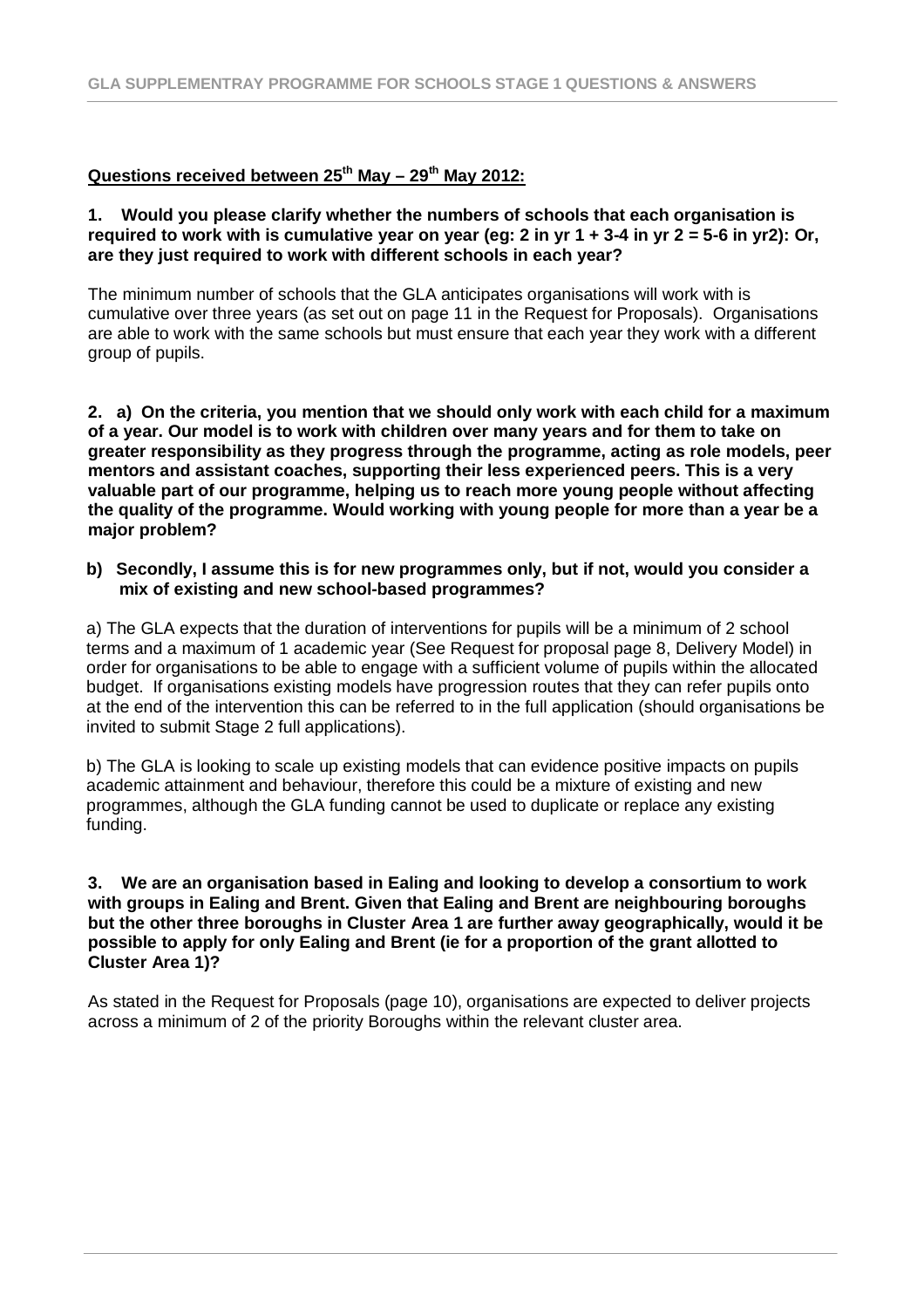#### **Questions received between 22nd May – 24th May 2012:**

**1. a) Can I apply, but ask for the 100% costs (with no match funding) or would I be wasting my time, please advise?** 

**b) Also if you inform those successful in the first week of September but expect the Saturday school to have all the student places filled & up and running in October is unrealistic unless it is the 27th October! The posts need to be advertised, students targeted, interviews etc!**

a) Yes you can apply for 100% of the project costs. The maximum funding available for each grant offer will not exceed £516,000.

b) The GLA anticipates that organisations will begin to deliver by the 31st October 2012 at the latest. The GLA does expect the delivery of the programme to be phased over 3 years (see page 11 of the Request for Proposals for a guide).

**2. Regarding to the RFP, on page 11 it states that: The GLA is not stipulating the exact number of pupils to participate in projects as this will depend on the intervention model, however the GLA anticipates that the overall programme will support approximately 1500 pupils over 3 years.' Please could you clarify, does the 1500 pupil mean split across for all three cluster areas i.e. 500 in each cluster area or 1500 per cluster area = 4500 students?**

1500 is the approximate number of pupils the GLA anticipates the overall programme to work with over 3 years (across ALL of the three cluster / grant areas, NOT per cluster area).

**3. Would bids from a local authority, coordinating all we do in this area that have been proven to have impact, scoping how we could scale up our work, be welcome or is this funding offer directed at charities? We have a range of voluntary organisations with whom we work who would be part of a bid but I would be grateful for any clarification you can provide.**

As set out in the mandatory criteria of the Request for Proposals (Page 13), Local Authorities are considered a not for profit organisation and are eligible to apply for funding, please also see page 4 - Partnership / Consortium bids for more information.

Local authorities will need to ensure that they meet all other criteria as set out in the Request for Proposals and are able to deliver across at least two of the priority Boroughs within the relevant cluster area (please see pages 9-10) and through the delivery model can demonstrate relevant experience.

**4. Some of our partners work across some of the boroughs in our cluster and we would want to work with them to cover as many young people as possible, but at this stage I anticipate that our LA would be the lead and I intend to seek to establish a close working relationship with the other boroughs on this to maximise capacity. However, any match funding from my LA would have to be for those within our community and that would need to be clear. Would that be a problem do you think?**

As set out in the Request for Proposals, the purpose of seeking match funding is to increase the grant value and reach of the programme. As long as organisations work within at least two of the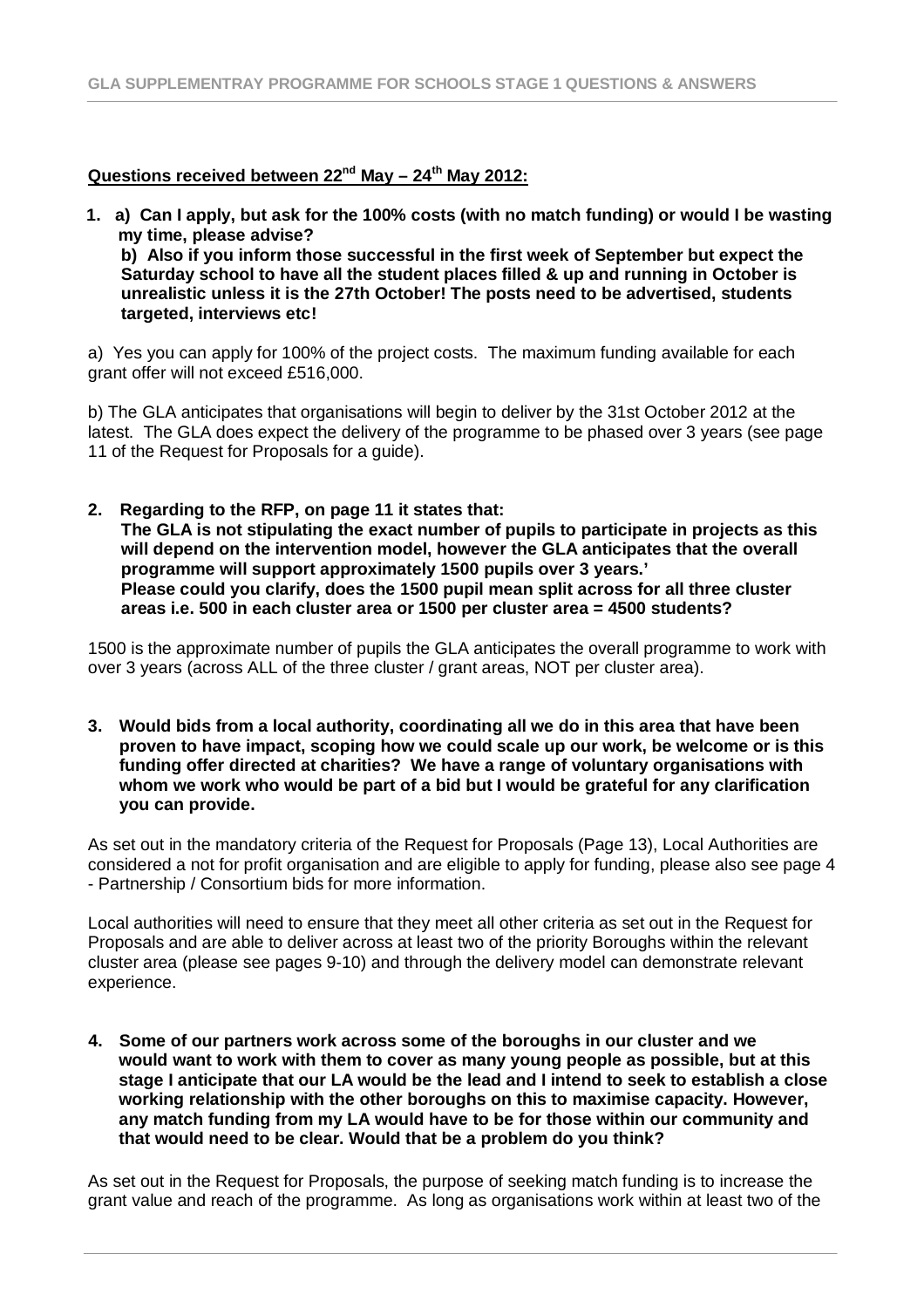priority Boroughs within the identified cluster areas match funding can be targeted within this cluster area as organisations see appropriate.

#### **5. In a consortium, if we are applying as a consortium with a Sole Lead applicant, who has met their financial due diligence requirements, are other partner(s) also required to provide the same financial information?**

No, if you are applying as the Sole Lead applicant in a consortium the other partners do not have to provide the same financial information.

#### **6. Is this funding aimed at Supplementary Schools or mainstream Schools?**

As stated in the Mandatory Criteria in the Request for Proposals (page 13) organisations must 'Be not for profit organisations, which includes voluntary and community organisations, local authorities and schools'. If your supplementary school is a voluntary or community organisation and can meet the criteria set out in the Request for Proposals you are eligible to apply for the funding.

Information and guidance about other funding opportunities for Supplementary Schools and how to apply can be found on the Supplementary Schools National Resource Centre website: http://www.continyou.org.uk/what\_we\_do/supplementary\_education/funding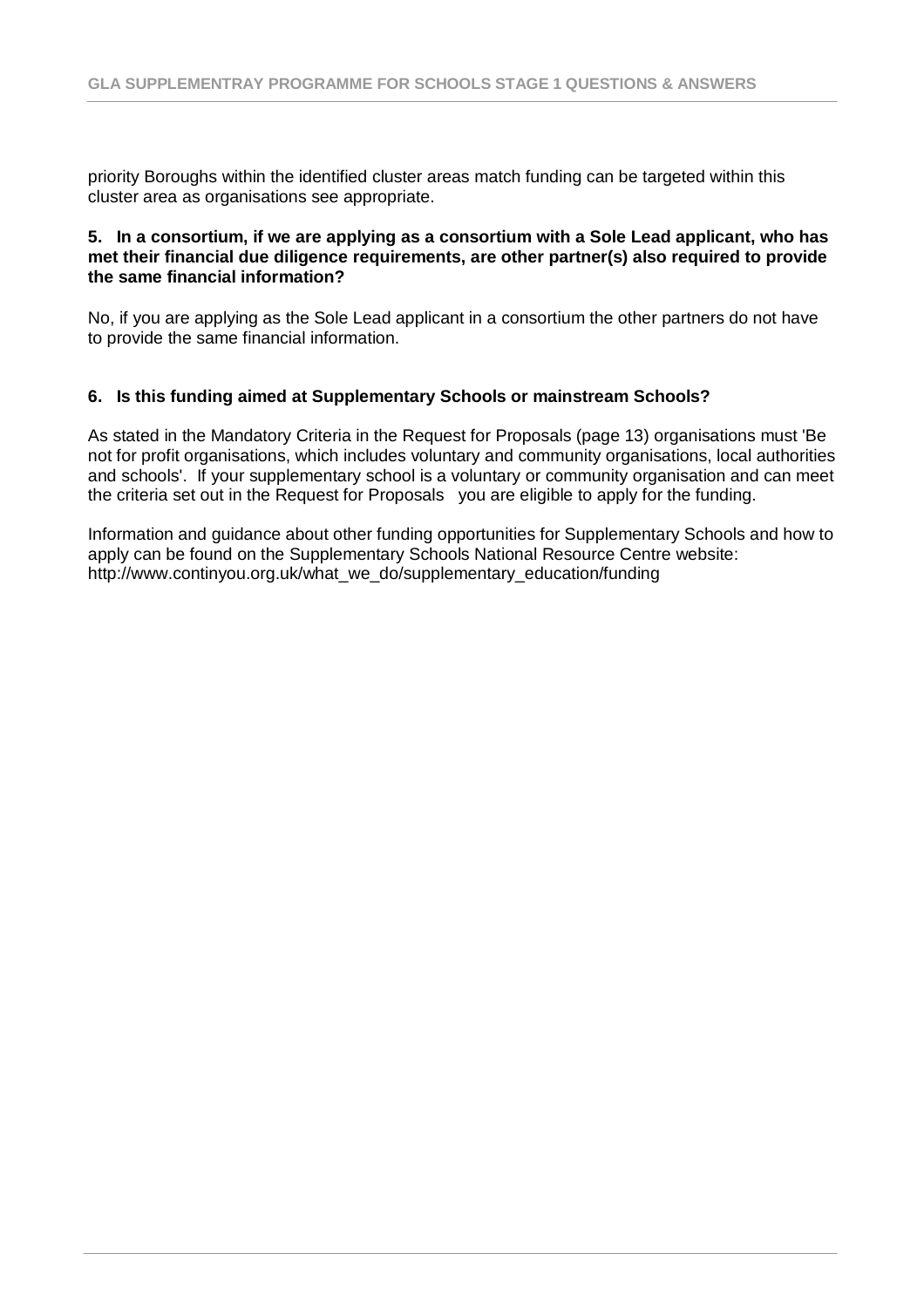#### **Questions received between 17th May – 21st May 2012:**

#### **1. Can organisations apply for funding if their projects only work with primary school aged children?**

Organisations are expected to work with pupils across the target group aged 10 – 14 or school years 6 - 9 (as set out in page 9 of the Request for Proposals). Therefore organisations will need to work with both primary and secondary aged pupils.

**2. I'm very interested in applying for a Supplementary Schools Grant but I wanted to know whether you are looking for organisations which are able to work across the whole of London. We have an excellent network of schools partnerships in Newham and links into Tower Hamlets. Would we be in contention for such an award**

The GLA is looking for organisations to deliver across one of the three cluster area's set out on pages 9 & 10 of the Request for Proposals, across at least 2 priority Boroughs (not the whole of London). Organisations should refer to the map and table on Page 10 of the Request for Proposals to see which cluster area's the boroughs you currently work with are in and apply for the relevant grant.

**3. Would you be able to let us know if there is a list of probable bodies seeking to apply at this stage so that we could enable some of our smaller organisations to make contact? If this is not possible, any idea if there a 'Briefing seminar' is being planned?**

This is an open and competitive grant funding programme and the GLA has no indication of the probable bodies that will be applying to deliver the programme. At this stage the GLA has no plans to hold a 'briefing seminar'.

#### **4. I would like to put in a bid but I cannot see the borough I work in Sutton in the cluster group. Can I still apply?**

The GLA has selected the geographical cluster areas that organisations must deliver to (see pages 9 – 10 of the Request for Proposals). Organisations should bid to deliver their projects / interventions in at least 2 priority boroughs in the selected cluster area.

- **5. Would you please confirm that for the above application process that: a. there is no actual application form or template?**
	- **b. that bidding organisations are expected to produce an application on word that takes on board on the requirements set out in the Request for Proposals document?**
	- a. There is Pre-Selection Questionnaire that can be downloaded from the GLA website http://www.london.gov.uk/priorities/young-people/education-training/supplementaryprogramme-schools (below the Request for Proposals).
	- b. All applications will need to be submitted using this template.

Note (added 25<sup>th</sup> May 2012): This is a phased application process and organisations that are successful at the Stage 1 Pre-selection stage will be invited to Stage 2 where the full application form will be issued by the GLA for bidders to complete.